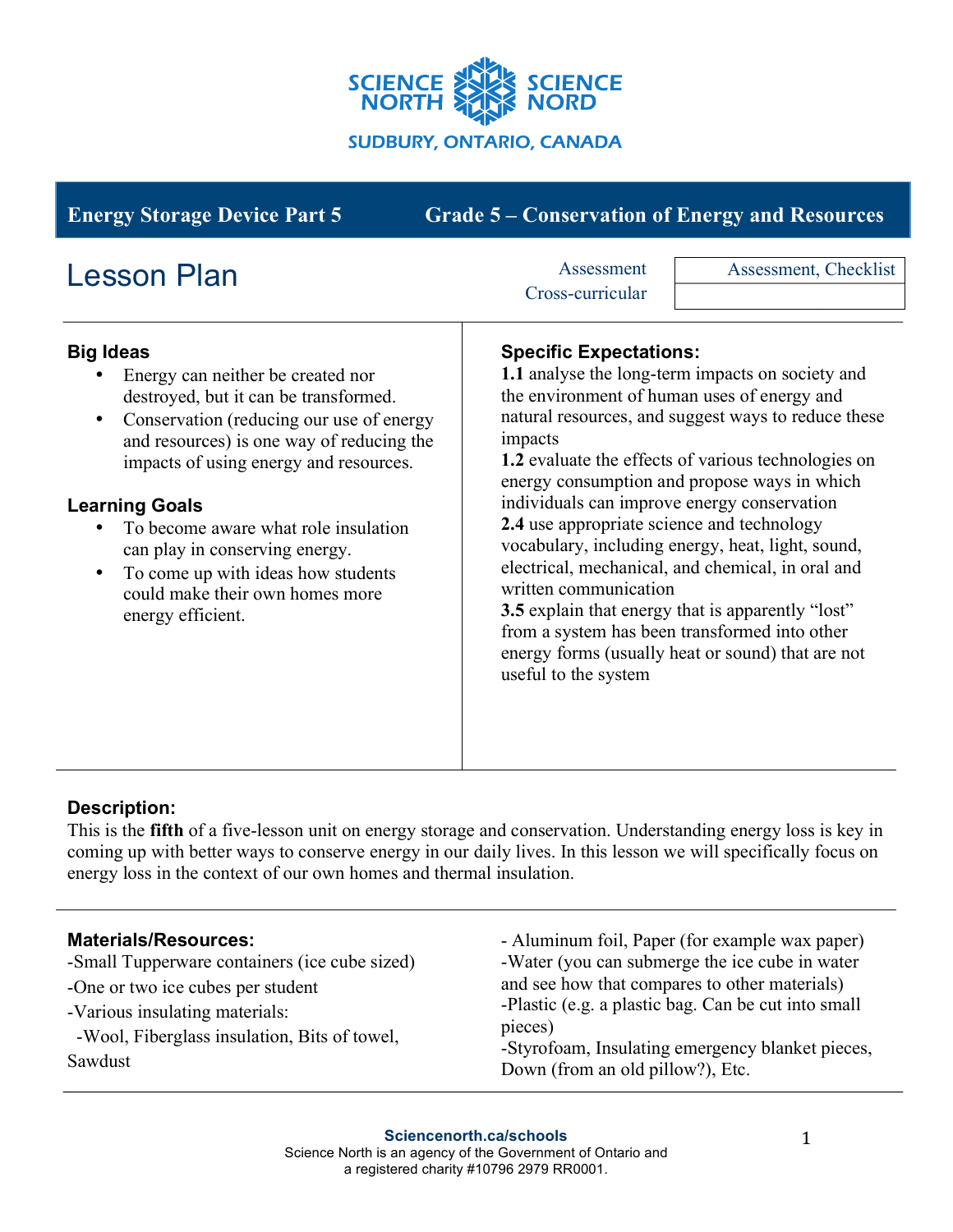# **Introduction**

# **Introducing the Insulation Experiment**

- What is insulation used for? (e.g. to shield your house from cold (and hot) temperatures)
- What other uses for insulation can you think of? (Winter clothes, blankets, etc.)
- There are many types of insulation: Wood (In an old log home for example), bats of fiberglass, paper bits (for example in your attic), cloth (For example for blankets), fleece, down (for example in a winter coat), etc.
	- o As you go through this list you can show examples from the materials students will use to shield their ice cubes.
- We tend to think of insulation as being helpful in keeping something (e.g. your house or body) warm, but what insulation does is to prevent energy from flowing through it. So it is also great to keep something cold (Think of an ice cooler).
- Today we will test insulation by seeing how long we can make an ice cube last if we shield it with different materials.

# **Action**

## **Shielding an Ice Cube**

The challenge is to choose insulation that will best protect your ice cube from melting. It may take the ice cubes that are well insulated well over the time of one class period to melt. If possible extend this activity by checking on the progress of each ice cube for **several hours**.

## **Rules:**

- You can only choose as much as fits into the container, while still fitting the ice cube.
- You can choose any combination of insulation but each material you choose has to form a LAYER all the way around.
- Suggestions:
	- o Make a "nest" (bottom and sides) first, then place the ice cube in it and cover it with a top layer.
	- o Make it easy to lift the top layer off to see how much the ice cube has melted.
- Once the ice cubes are all shielded leave them to do their thing (melt slowly) but have the students check on how they are doing about every 10 minutes.

**Wrap up discussion**, whenever you choose to end the activity – suggested AFTER the activity on home energy efficiency.

- Why did the insulation work particularly well? Why not?
- Is there anything you could have improved?
- What can we learn from this experiment?
	- o E.g. that packing the insulation in may not be helpful. Air spaces between the insulating materials (such as fiberglass wool) actually increase the insulating property of the material.
	- o Not all materials work equally well. For example your house may stay warmer if it was all insulated with foam board instead of fiberglass wool. However it may be much more expensive.